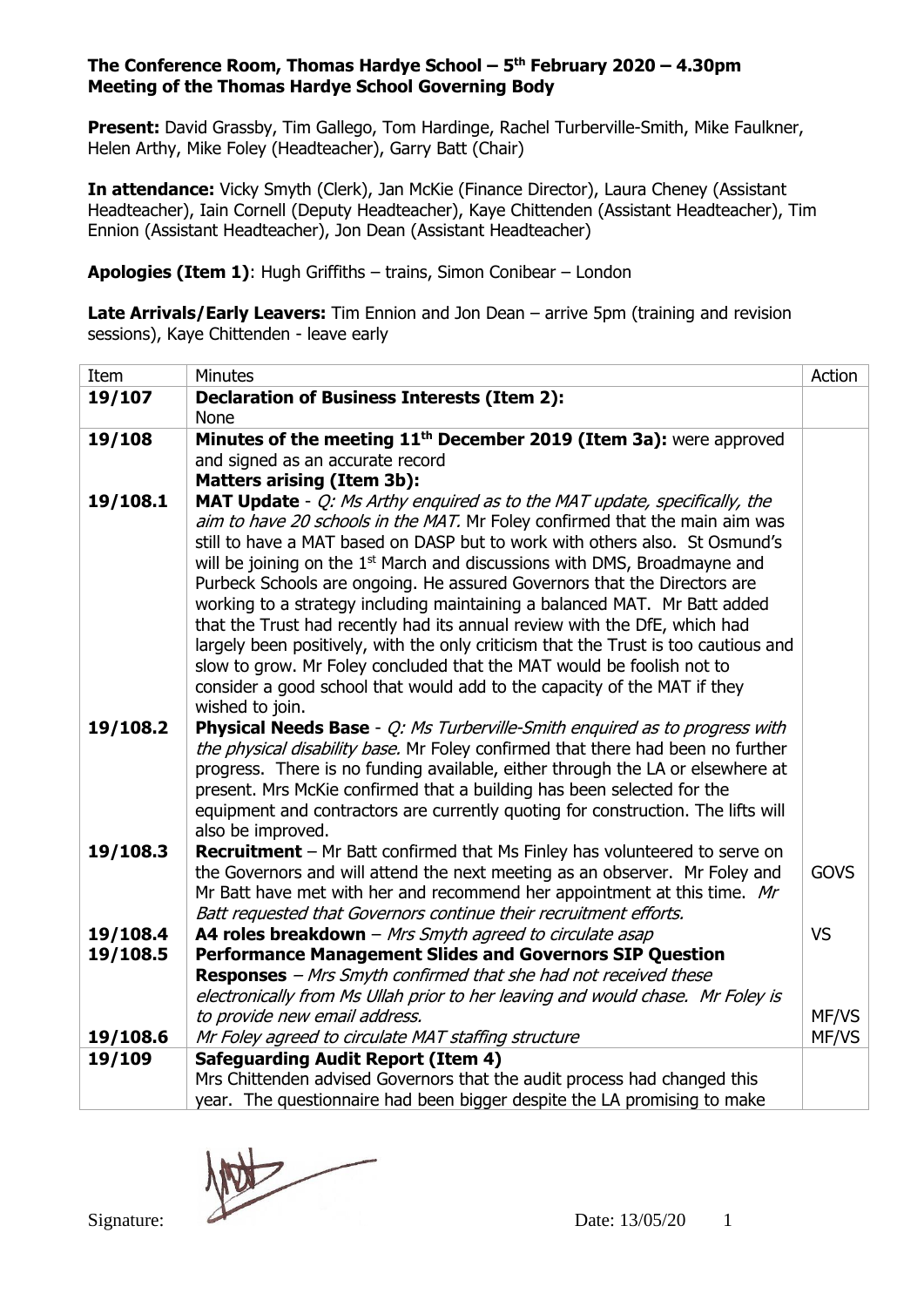the process easier to complete. Mrs Chittenden requested that her thanks to Ms Arthy and the guidance team for their support in completing the audit be recorded in the minutes and asked if Governors had any questions. Q: Mr Grassby asked whether there was a guidance leader for sixth form students now. Mr Foley confirmed that the senior management team are still considering this. Q: Mr Grassby requested the likelihood of this being put in place. Mr Foley stated it was good. Ms Chittenden agreed that it was an area that had been lacking. Some students are coming back to the guidance team for support in sixth form but they are at capacity with the lower school students. Q: Ms Tuberville-Smith enquired as to the position with counsellors. Mrs Chittenden confirmed that there is provision for once a week for a set number of hours. O: Ms Turberville-Smith enquired as to how this is funded. Mr Foley confirmed that the school pays from its budget. The role is subcontracted and costs approximately £7237 last year. Q: Ms Arthy asked how many students can access per week. Mr Foley confirmed it was 6-7. Ms Chittenden added that the Guidance team was particularly useful as they are there all the time; Mondays and Fridays are always busiest. O: Mr Grassby asked whether the quidance leaders teach. Mr Foley confirmed that they do not, and that a teacher performing a mainly pastoral role would be very costly. Ms Chittenden highlighted that safer recruitment must be repeated every 3 years now instead of 5. Q: Ms Arthy highlighted the need for supervision for the Designated Safeguarding Lead and Deputy Designated Safeguarding Lead. This is a serious job with huge issues. Ms Arthy confirmed she had attended a OneLogic briefing at which this had also been highlighted. Q: Ms Turberville-Smith enquired as to whether the LA Safeguarding Team offered support. Ms Chittenden confirmed that they did not and that supervision had been investigated but was very costly. Q: Ms Arthy opined that periodic supervision is a requirement within the NHS and noted the importance of succession planning, particularly in light of the impending departure of Ms Orchard and Ms Chittenden's retirement. Mr Foley assured Governors that the senior management team are looking at this. Ms Arthy summarised the key issues she had noted during completing this audit with Ms Chittenden – absence from school, mental health issues and issues with phones. She added that the school is dealing with a significant number of students under CAMHS. Mr Cornell added that approximately 80 students are affected. Many are not physically able to come into school, which is affecting attendance. The school is linking with CAMHS, receving 2 hours per week in 15-minute slots and is sending work home for students. Mr Hardinge added that there are limited alternative provision options. Ms Chittenden agreed, stating that any alternative provision on offer is full. Q: Ms Arthy added that the implications for attendance and how to address this are a challenge. Ms Chittenden agreed, noting that staff had starting visiting at home but that this takes significant time.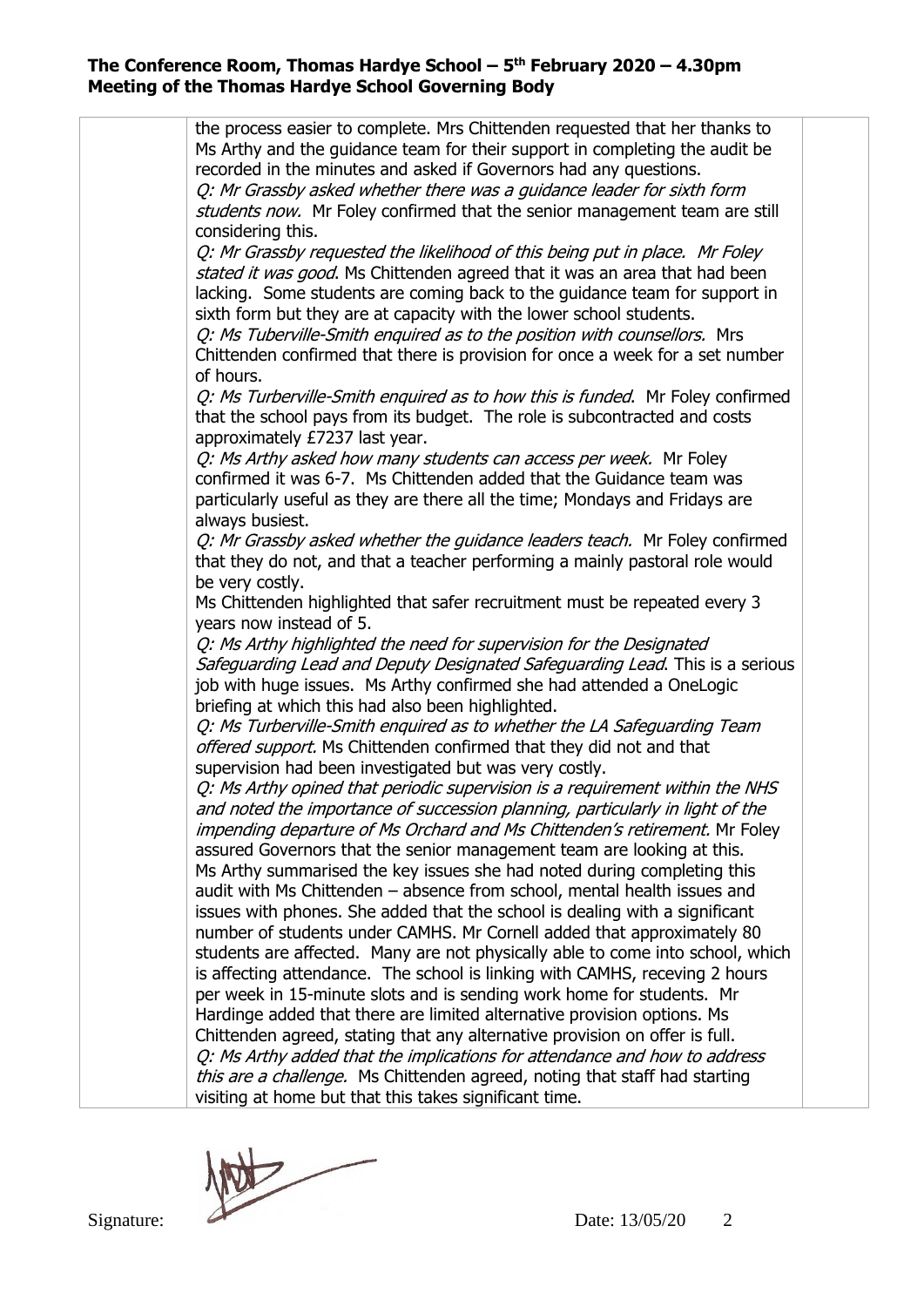|        | Mr Batt observed that a problem has been identified but Governors would need                                                                           |           |  |  |
|--------|--------------------------------------------------------------------------------------------------------------------------------------------------------|-----------|--|--|
|        | a recommendation for resolution.                                                                                                                       |           |  |  |
|        | Q: Ms Turbeville-Smith commented that THS seems more supportive than                                                                                   |           |  |  |
|        | most schools in her experience. Ms Chittenden agreed that THS is very lucky to                                                                         |           |  |  |
|        | have a CAMHS worker for 2 hours per week as other schools do not have this.                                                                            |           |  |  |
|        | Q: Mr Cornell opined that a blueprint for change in Dorset is needed. EHCPs                                                                            |           |  |  |
|        | have increased by 25% in one year. Some of the students unable to get into                                                                             |           |  |  |
|        | school will have EHCPs.                                                                                                                                |           |  |  |
|        | Q: Ms Turbeville-Smith enquired as to support for parents. Ms Chittenden                                                                               |           |  |  |
|        | confirmed that the school works with the Family Partnership Zone. Parenting                                                                            |           |  |  |
|        | courses are offered via them. The school also links with local youth groups.                                                                           |           |  |  |
|        | Ms Chittenden invited Governors to attend the Prevent training on 14th                                                                                 |           |  |  |
|        | February at THS 11.30-12.30. This also has to be updated every 3 years. Mrs                                                                            |           |  |  |
|        | Smyth to check training records and remind Governors as to which courses                                                                               |           |  |  |
|        | they need to attend.                                                                                                                                   | <b>VS</b> |  |  |
|        | Ms Chittenden informed Governors of the County Lines issue locally and that                                                                            |           |  |  |
|        | students have been involved.                                                                                                                           |           |  |  |
|        | Q: Ms Arthy enquired as to the level of support from external agencies. Ms<br>Chittenden noted that the response of social services had been less than |           |  |  |
|        | impressive but that support from the safer schools team of the police is good.                                                                         |           |  |  |
|        | They visit a lot and communication is key. Governors thanked Ms Chittenden                                                                             |           |  |  |
|        | and Ms Arthy for their work here. Ms Chittenden left the meeting.                                                                                      |           |  |  |
| 19/110 | Careers - Jon Dean (Item 6)                                                                                                                            |           |  |  |
|        | Mr Dean gave a presentation on the regulation requirements and the present                                                                             |           |  |  |
|        | position of the school. He explained that the government have pushed careers                                                                           |           |  |  |
|        | to the forefront and that this is a more important part of the Ofsted                                                                                  |           |  |  |
|        | framework. Feedback from two recent Middle School inspections is that the                                                                              |           |  |  |
|        | careers leader spent approximately 45 minutes with inspectors and the quality                                                                          |           |  |  |
|        | of provision was an issue picked up in both reports. Mr Dean shared the                                                                                |           |  |  |
|        | schools destination data, an important factor for Ofsted. For Year 11, the NEET                                                                        |           |  |  |
|        | (Not in Education, Employment and Training) rate is 0.9%. This equated to 4                                                                            |           |  |  |
|        | students, 2 of which were working, just not full time or with training. In year                                                                        |           |  |  |
|        | 13 the NEET rate is 1.44%, most of whom are working without training though                                                                            |           |  |  |
|        | 14 students were uncontactable.                                                                                                                        |           |  |  |
|        | Q: Mr Grassby asked if this includes gap year students. Mr Dean confirmed                                                                              |           |  |  |
|        | that it does not as there is a separate category to account for this. Mr Dean                                                                          |           |  |  |
|        | went through other specific events including:                                                                                                          |           |  |  |
|        | DASH - a scheme aimed at girls with a slant towards engineering that<br>60 pupils attended                                                             |           |  |  |
|        | a visit to Poundbury construction site that 35 pupils attended also                                                                                    |           |  |  |
|        | aimed at girls but both events open to all                                                                                                             |           |  |  |
|        | employability sessions for Year 10 and 11 pupils identified as at risk of                                                                              |           |  |  |
|        | being NEET by their tutors.                                                                                                                            |           |  |  |
|        | There has been good feedback for the careers sessions delivered in tutor                                                                               |           |  |  |
|        | groups; this was the first time the school had done this and students felt it was                                                                      |           |  |  |
|        | easier to ask questions this way. Post 16 sessions have a wide variety of                                                                              |           |  |  |
|        | alternative education providers attending. This wouldn't have occurred a few                                                                           |           |  |  |
|        | years ago but the school has good links with colleges now such as Weymouth,                                                                            |           |  |  |

Signature: Date: 13/05/20 3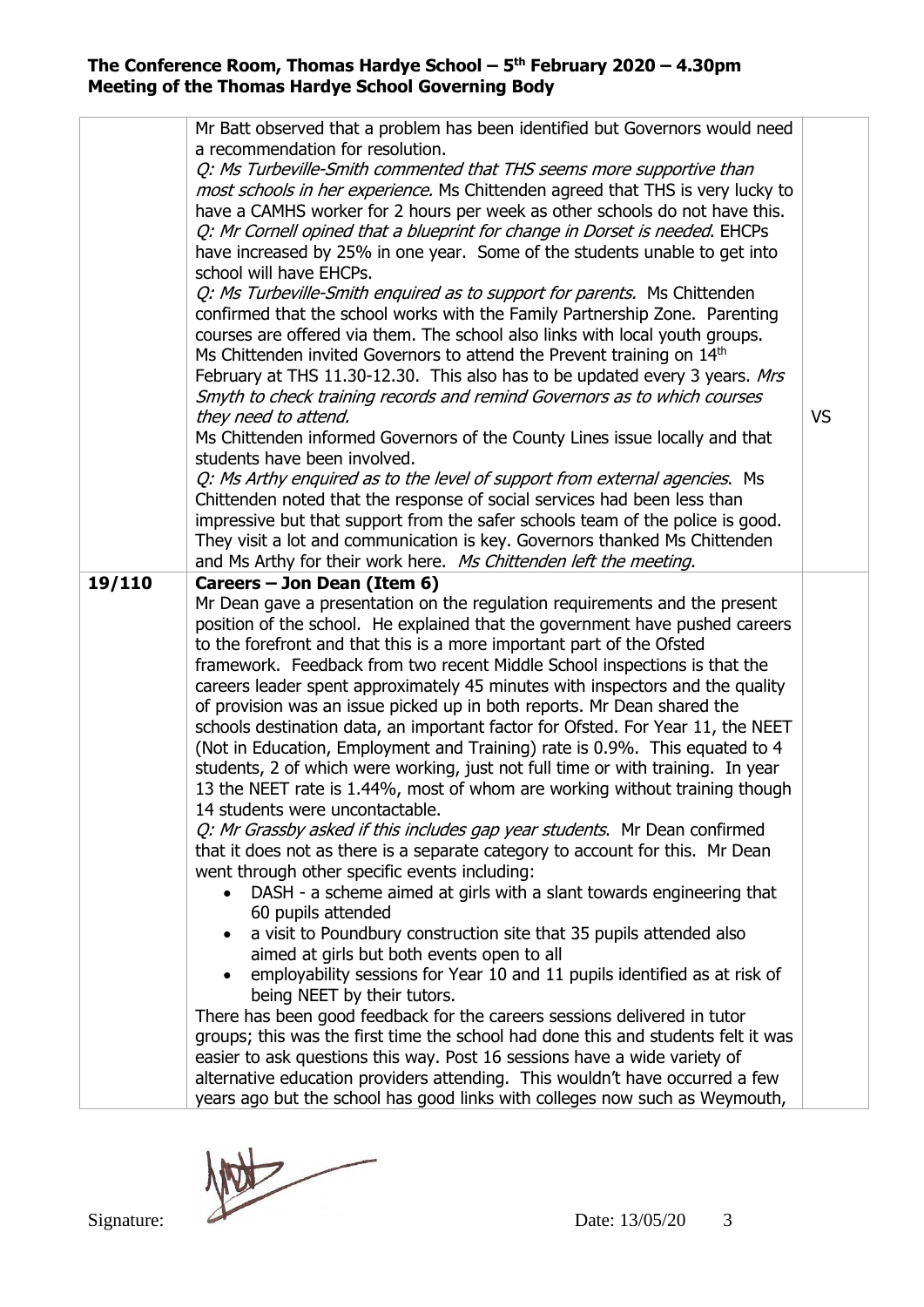|        | Kingston Maurward and Bournemouth and Poole. Mr Dean then demonstrated              |  |
|--------|-------------------------------------------------------------------------------------|--|
|        | the schools progress against meeting the Gatsby benchmarks vs the status of         |  |
|        | schools nationally. He completes a questionnaire termly with Careers and            |  |
|        | Enterprise Company.                                                                 |  |
|        | Q: Ms Turberville-Smith enquired as to what counts as a 'stable careers'            |  |
|        | programme'. Mr Dean explained that there are facets to each benchmark,              |  |
|        | such as website, are staff aware, parental involvement.                             |  |
|        | Mr Dean shared future actions with governors including plans to raise parental      |  |
|        | awareness and a staff audit in the summer term when there is more time to           |  |
|        | think about links. He opined that the biggest challenge is still providing          |  |
|        | meaningful experience of workplaces to students. Some schools offer work            |  |
|        | experience weeks but this has never been the case at THS due to the size of         |  |
|        | the year groups. There are other issues such as students living in rural            |  |
|        | locations and whether all work experience is meaningful. Consideration has          |  |
|        | been given to whether pupil premium students should be arranged work                |  |
|        | experience but there are concerns that some of these students inevitably have       |  |
|        | greater needs and may not be autonomous enough to source meaningful work            |  |
|        | experience, making the undertaking expensive.                                       |  |
|        | Q: Ms Turberville-Smith asked whether students already working are included.        |  |
|        | Mr Dean explained that this used to count as meaningful work experience but         |  |
|        | not any longer. However, if a student organises their own work experience, an       |  |
|        | internship during holidays for example, this will count.                            |  |
|        | Q: Mr Grassby observed that he gets fewer approaches from students now. Mr          |  |
|        | Dean opined that this could be linked to greater publicity respecting health and    |  |
|        |                                                                                     |  |
|        | safety, employment law etc that has spurred a rise in companies that market         |  |
|        | services for assessing placements at a cost. He agreed that high and medium         |  |
|        | risk places of employment such as butchery, construction and farming are less       |  |
|        | likely to accept work experience students. Mr Dean opined that work visits          |  |
|        | could achieve more, for example, those considering a career and studying in         |  |
|        | leisure could attend a visit at a local Haven, go on a tour, meet workers and       |  |
|        | see what a day entails. He stressed the experience must be meaningful.              |  |
|        | Q: Ms Arthy asked if 2 weeks is the recommended length of time for work             |  |
|        | experience. Mr Dean confirmed that it could be long or short as long as it is       |  |
|        | meaningful. External Careers Education Advice and Guidance (CEIAG) is               |  |
|        | another requirement. The school currently has a Level 6 qualified careers           |  |
|        | worker for 1 day per week from Ansbury at a cost of £14k per year. This is          |  |
|        | not enough to get through all students. Perhaps there will be an opportunity        |  |
|        | once the MAT grows, especially as the middle schools need to provide careers        |  |
|        | education from Year 7 and they are struggling to drive this.                        |  |
|        | Q: Ms Arthy questioned the value of careers education with year 7 and 8             |  |
|        | pupils. Mr Dean agreed that value correlates to quality. Working on soft skills     |  |
|        | and transferable skills is valuable; looking at a range of jobs is not as valuable. |  |
|        | Mr Dean added that the upcoming careers week has a theme of 'jobs of the            |  |
|        | future'. There was further discussion about the pros and cons of work               |  |
|        | experience and Governors thanked Mr Dean for his efforts.                           |  |
| 19/111 | Parent Focus Group (Item 5) - Dr Tim Ennion                                         |  |
|        | Dr Ennion gave Governors a presentation respecting parent voice. He                 |  |
|        | explained to Governors that the Parent Focus Group is introduced during the         |  |

Signature: 2000 1 Date: 13/05/20 4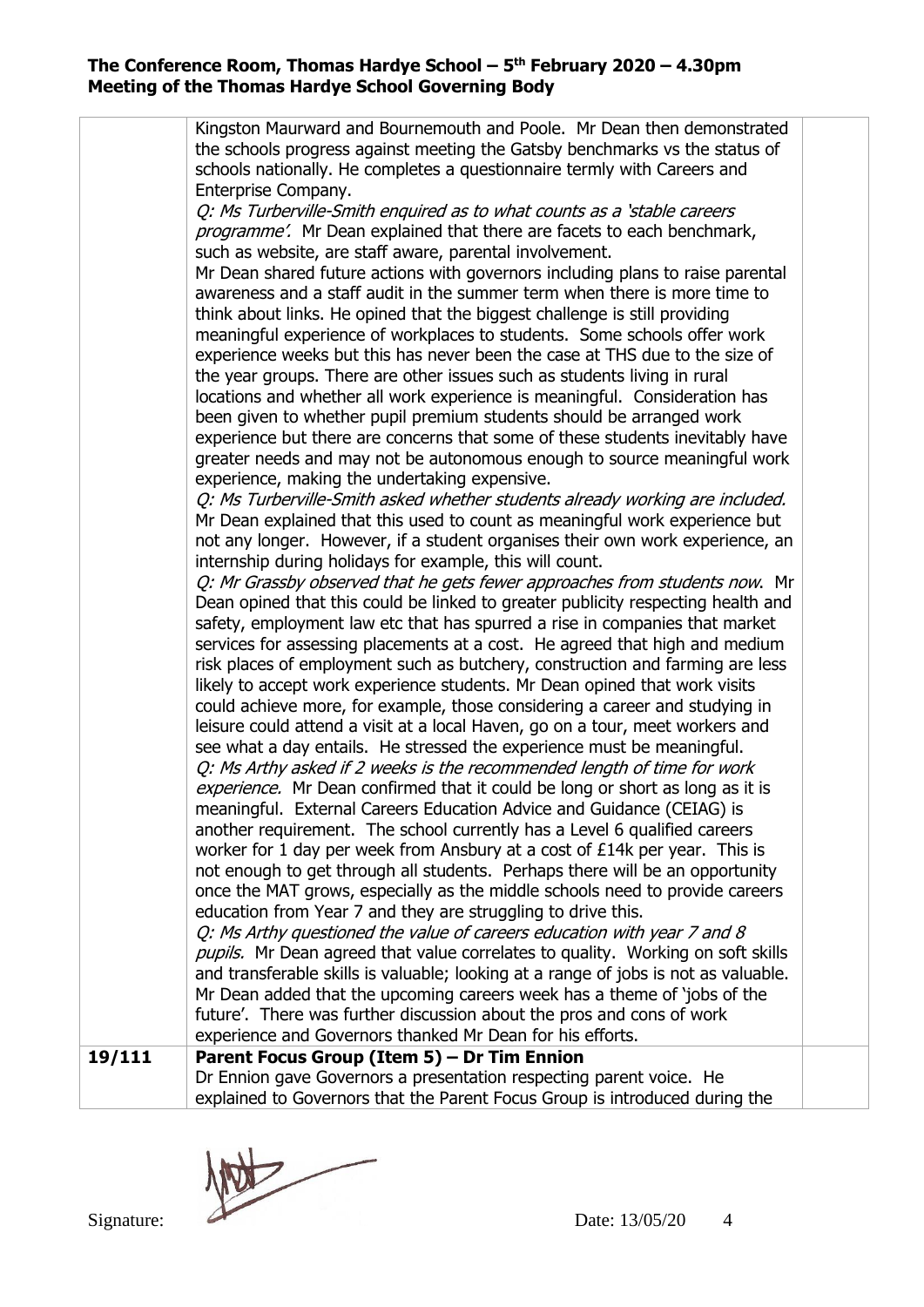|          | Year 8 parent transition evening. He confirmed that he is very open with the            |  |
|----------|-----------------------------------------------------------------------------------------|--|
|          | group and that there is no point doing this if you are not going to be                  |  |
|          | transparent. There is no Parent and Teacher Association (PTA) at THS. The               |  |
|          | focus group meets half-termly but parents are encouraged to email between               |  |
|          | meetings and to shape the agendas of the meeting. The biggest challenge is              |  |
|          |                                                                                         |  |
|          | getting parents to participate. Two big questions are: getting a sustained              |  |
|          | turnout and getting a representative sample. Issues such as lack of time and            |  |
|          | negative own experience of school can be factors that limit parents ability to          |  |
|          | engage. Dr Ennion discussed the impact and gave examples of change as a                 |  |
|          | result of focus group activity. Some parents have contributed to mentoring              |  |
|          | days and the focus group tested the parent portal before it was launched. He            |  |
|          | added that the parents complete a SWOT analysis as part of the school                   |  |
|          | improvement plan, as do staff, students and Governors.                                  |  |
|          | Q: Ms Arthy asked how many parents attend. Dr Ennion responded between                  |  |
|          | 10 and 12 on average. Communication is a key gripe with parents and is                  |  |
|          | difficult to get right, some complain too much and some too little. Another             |  |
|          | issue that comes up is the desire of parents to support the school more                 |  |
|          | financially or by contributing their expertise $-$ an example of this is the lawyer     |  |
|          | who worked with Mr Scott on the Data Protection policy. Dr Ennion explained             |  |
|          | the parent portal survey and shared results. He explained that anything                 |  |
|          | negative sends an email alert to himself and Ms Chittenden to be dealt with             |  |
|          | immediately.                                                                            |  |
|          | Mr Faulkner left the meeting.                                                           |  |
|          | Q: Ms Turberville-Smith enquired as to sixth form parent focus group. Dr                |  |
|          | Ennion confirmed that there is no reason why they cannot attend the main                |  |
|          | parent focus group if they so wish.                                                     |  |
|          | Governors discussed the merits of a paper parent survey at an event such as             |  |
|          | parents evening to gain greater responses.                                              |  |
|          | Q: Mr Grassby commented on the positive nature of the responses the school              |  |
|          | has at present. Governors thanked Dr Ennion for his work with parents.                  |  |
| 19/112   | Headteachers Report (Item 7) - Circulated in advance - Questions                        |  |
|          | arising                                                                                 |  |
| 19/112.1 | <b>Numbers</b> - <i>Q: Ms Arthy asked if SLT are happy with pupil numbers.</i> Mr Foley |  |
|          | confirmed that 460-465 is the correct number of pupils for the lower school.            |  |
|          | He commented that the extra class at St Osmund's is starting to feed through            |  |
|          | and there are more applicants than places. He reminded Governors that they              |  |
|          | had discussed this several years ago with Ed Denham of Dorset Council but he            |  |
|          | had assured them that there would be no issues for THS. Mr Foley                        |  |
|          | commented on the time it takes to attend admissions appeals.                            |  |
| 19/112.2 | <b>Budget</b> – Mrs McKie advised Governors that information at the moment              |  |
|          | indicates a slight increase in funding with £550k extra, however, caution is still      |  |
|          | needed as the high needs funding locally is a mess. Sixth form numbers are              |  |
|          | also likely to reduce back to previous levels as schools in Weymouth improve.           |  |
|          | Funding of teacher pay rises is yet unknown, as is the situation with teacher           |  |
|          | pensions. Should the school be in a position to increase spending, there are            |  |
|          | many areas that could benefit. For example, school laptops haven't been                 |  |
|          | replaced in 7 years and recruitment could also be considered as some areas              |  |
|          | could benefit from increased staffing.                                                  |  |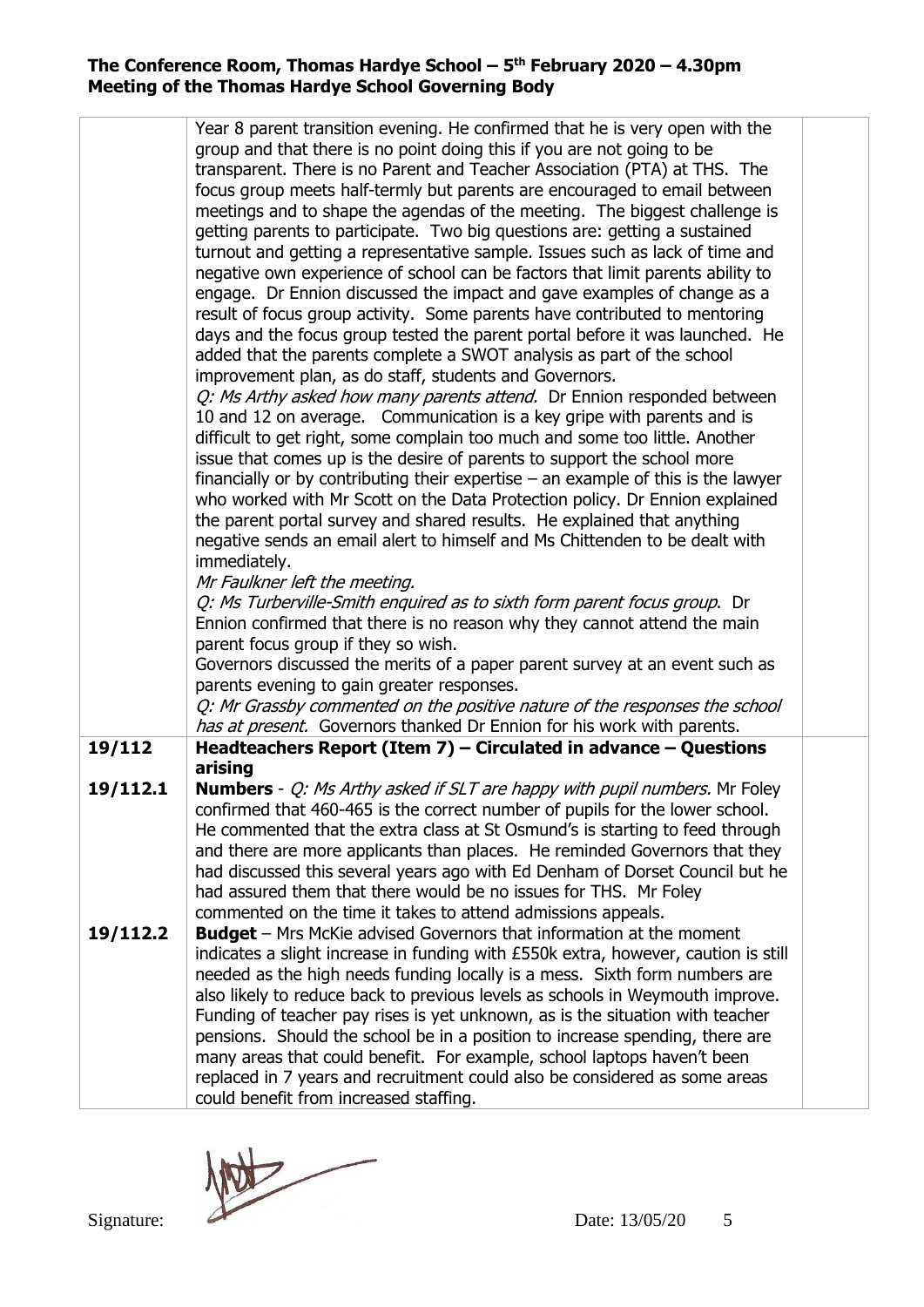| 19/112.3 | <b>Standards</b> – Predictions for Year 11 are looking slightly better than for Year<br>13. Year 11 is in line with last year. There are a significant number of mental<br>health issues in this year group, though their work ethic is good. Less students<br>are taking triple science and more are taking double science, to create better<br>opportunities. A new tracking system is in place for those at risk of falling<br>away. The Year 13 mock results were not quite as good as last year.<br>Curriculum areas are monitoring and meeting individual students.<br>Q: Ms Arthy queried whether it was a case of managing expectations for<br>example, Geography. Mr Hardinge confirmed that the bar has been set high<br>for grades in the mocks and that coursework has been finished earlier. The<br>same score was predicted last year but actual exam results produced a 3 T-<br>Score. Governors agreed that it is important to have these conversations. |           |
|----------|--------------------------------------------------------------------------------------------------------------------------------------------------------------------------------------------------------------------------------------------------------------------------------------------------------------------------------------------------------------------------------------------------------------------------------------------------------------------------------------------------------------------------------------------------------------------------------------------------------------------------------------------------------------------------------------------------------------------------------------------------------------------------------------------------------------------------------------------------------------------------------------------------------------------------------------------------------------------------|-----------|
| 19/113   | <b>Curriculum Options (Item 8)</b><br>Mr Cornell confirmed that there are no changes. Only 5 students took the<br>GCSE Media option so this will be withdrawn as it is not viable.<br>Q: Mr Batt queried whether subjects like music will be vulnerable under this<br>principle. Mr Cornell assured Mr Batt SLT would not remove this subject as it<br>would change the school. He reminded Governors that they had agreed<br>changes that allowed performing arts to be chosen as an option more easily.                                                                                                                                                                                                                                                                                                                                                                                                                                                                |           |
| 19/114   | <b>Monitor School Improvement Plan (Item 9)</b><br>Mr Foley asked for the SIP to be deferred to the next agenda.                                                                                                                                                                                                                                                                                                                                                                                                                                                                                                                                                                                                                                                                                                                                                                                                                                                         | <b>VS</b> |
| 19/115   | <b>Finance and Operations Update (Item 10)</b><br>Next agenda. Mrs McKie explained that much work has taken place to<br>separate the MAT and school staffing more accurately. Governors agreed for<br>finance to be earlier in the agenda at the next meeting.                                                                                                                                                                                                                                                                                                                                                                                                                                                                                                                                                                                                                                                                                                           | <b>VS</b> |
| 19/116   | <b>Policies (Item 11)</b> $-$ <i>To be circulated by email prior to next meeting</i>                                                                                                                                                                                                                                                                                                                                                                                                                                                                                                                                                                                                                                                                                                                                                                                                                                                                                     | <b>VS</b> |
| 19/117   | <b>Any other business</b><br>Q: Ms Turberville-Smith enguired as to arrangement respecting some of Ms<br>Ullah's responsibilities, such as arranging Governor Visits. Mr Foley agreed to<br>update Governors at the March meeting.                                                                                                                                                                                                                                                                                                                                                                                                                                                                                                                                                                                                                                                                                                                                       | MF        |

# **Action Log**

| Person                      | Action                                                                                                                                          | Timing      | Outcome/Update    |
|-----------------------------|-------------------------------------------------------------------------------------------------------------------------------------------------|-------------|-------------------|
| Governors                   | 19/108.3 (Item 3b): Continue efforts<br>to seek out new Governors to join the<br>Board                                                          | Ongoing     |                   |
| Vicky Smyth                 | 19/108.4 (Item 3b): A4 Roles<br>breakdown of Members, Directors and<br>Governors                                                                | <b>ASAP</b> | Sent with minutes |
| Mike Foley/Vicky<br>Smyth   | 19/108.5 (Item 3b): Circulate SIP<br>Questions and Performance<br>Management Report from Ms Ullah.<br>Mr Foley to forward new email<br>address. | <b>ASAP</b> | Sent with minutes |
| Mike Foley / Vicky<br>Smyth | 19/108.6 Item 3b): Circulate MAT<br>staffing structure                                                                                          | <b>ASAP</b> | Sent with minutes |
| <b>Vicky Smyth</b>          | 19/109 (Item 4): Check training<br>records and remind Governors of                                                                              | <b>ASAP</b> | Complete          |

Signature: 2008. Date: 13/05/20 6